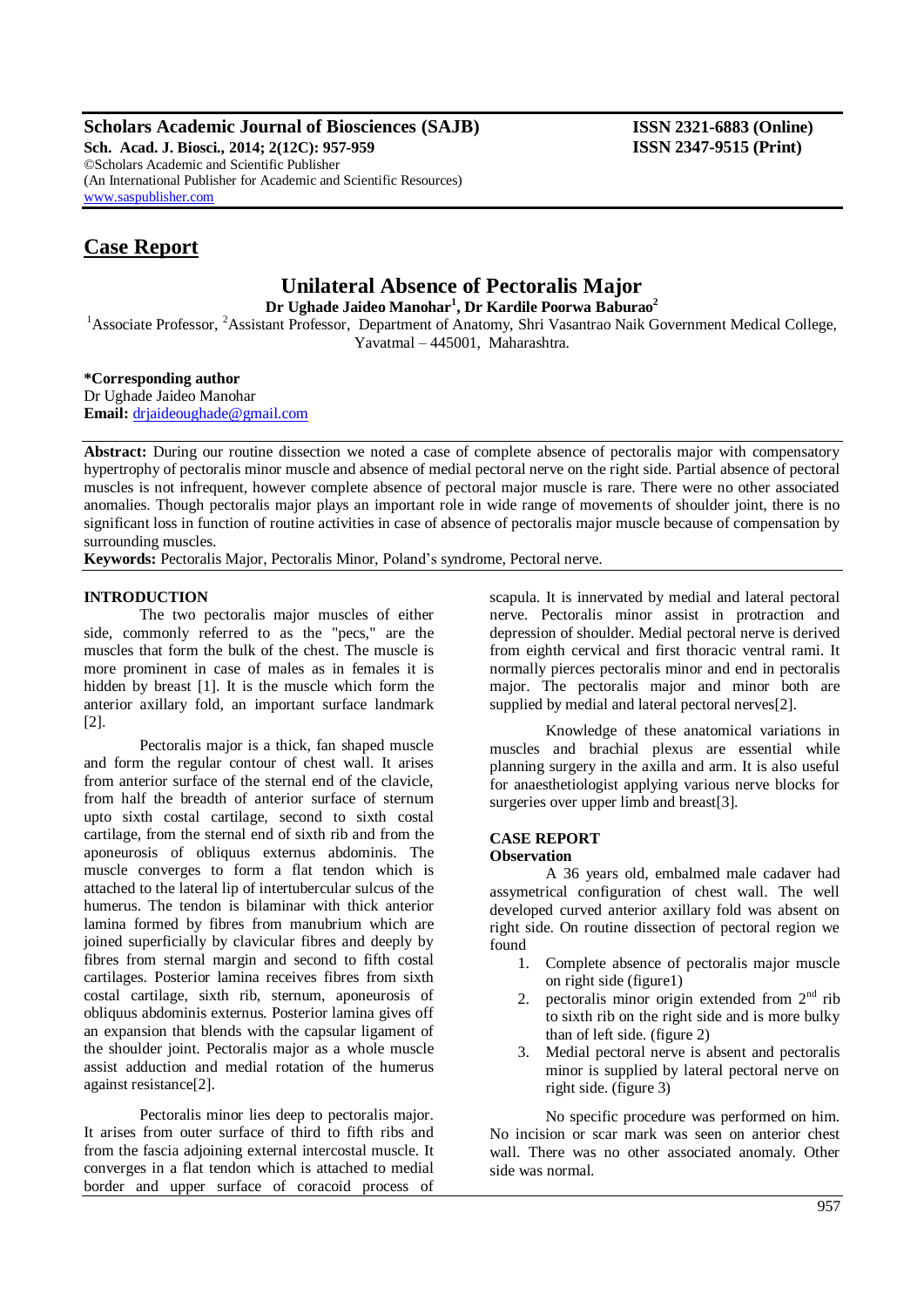

**Fig-1: Absence of Pectoralis Major Muscle on Right side**



**Fig-2: Higher origin of Pectoralis minor on right side compared to left side.**



**Fig-3: Lateral pectoral nerve supplying pectoralis minor.**

## **DISCUSSION**

Defects of the pectorals usually cause little or no functional disability and are often unnoticed by the patients or relatives[4]. Complete or partial absence of pectoralis major is more frequent as a part of Poland's syndrome but complete absence of pectoralis major without Poland's syndrome is rare, as in this case. Flint et al [6] found lack of functional disturbance in movement of shoulder joint due to absence of pectoralis major. Bing [5] reviewed cases of congenital absence of pectoralis major. According to his review pectoralis major was the most frequent muscle to be absent followed by trapezius.

In the above case the pectoralis major is completely absent. There is no other deformity pertaining to Poland's syndrome specially hand abnormalities, such as syndactyly, and hypoplasia of the ipsilateral nipple, areola, chest wall structures and scoliosis [7]. The pectoralis minor had tried to compensate the absence of pectoralis major by extending its origin from normal limit on the abnormal side. The compensatory hypertrophy can be visible grossly.

The above finding can be explained on the basis of failure of primitive pectoral mass to attach itself on clavicle, ribs sternum might cause its non differentiation into its normal component parts. Its absence may be attributed to vascular injury which compromises the circulation in this region during limb bud formation. Of the several theories advanced to the etiology of pectoral defects, the most quoted is that of Lewis [8]. He found that in the 9 mm embryo the pectoral muscle mass is largely above first rib. In the 11 mm embryo it extends lower but it is still undifferentiated into its component parts and it is not attached to the rib or humerus. The embryologic pathosis of the deformity is explained by faulty development of the upper limb bud. The possibilities are

- 1) These structures fail to develop in the embryo.
- 2) The muscles develop partially and fail to attach to the bone and subsequently atrophy
- 3) The pectoral premuscle mass which in normal development is going to form pectoralis major, pectoralis minor muscle fails to differentiate into its separate parts.

Similar case of absence of pectoral muscles has been reported by Rahbari H[8] without mentioning about pectoral nerves. Mosconi T et al [9] reported complete absence of pectoralis major muscle on right side and deficient sternal part of sternocostal head on the left side, without being part of Poland syndrome. They also reported bilateral absence of lateral pectoral nerve. But medial pectoral nerve was absent in our case.